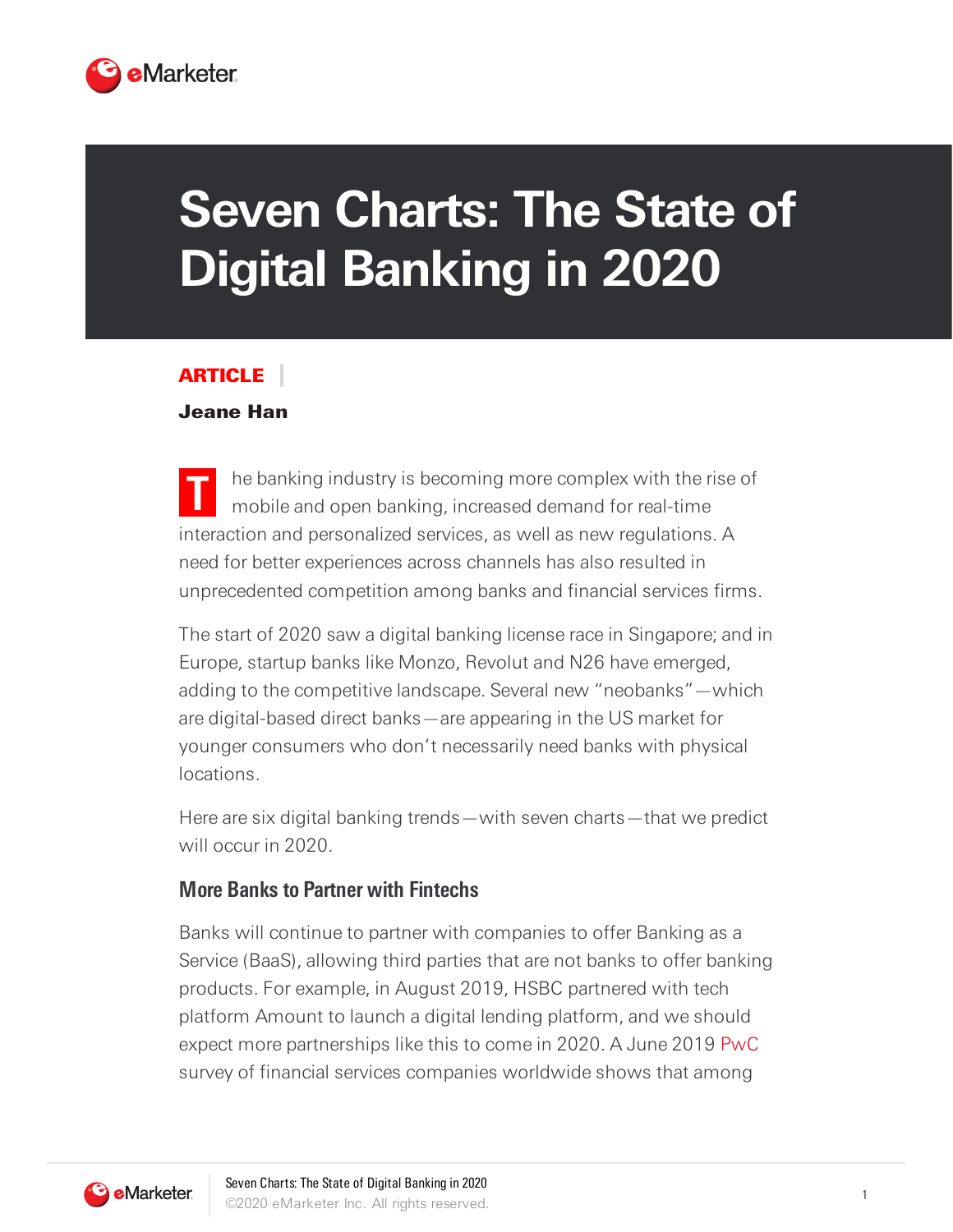companies that wanted to collaborate with other sectors for growth, 47% were likely to collaborate with a fintech firm.

| A fintech firm<br>47%<br>Technology, media & telecommunications<br>35%<br>Retail<br>13%<br><b>Healthcare</b><br>10%<br>Energy (including oil & gas)<br>10%<br><b>Hospitality &amp; leisure</b><br>7%<br><b>Transportation &amp; logistics</b><br>5% | <b>Financial services</b> |     |
|-----------------------------------------------------------------------------------------------------------------------------------------------------------------------------------------------------------------------------------------------------|---------------------------|-----|
|                                                                                                                                                                                                                                                     |                           | 76% |
|                                                                                                                                                                                                                                                     |                           |     |
|                                                                                                                                                                                                                                                     |                           |     |
|                                                                                                                                                                                                                                                     |                           |     |
|                                                                                                                                                                                                                                                     |                           |     |
|                                                                                                                                                                                                                                                     |                           |     |
|                                                                                                                                                                                                                                                     |                           |     |
|                                                                                                                                                                                                                                                     |                           |     |
|                                                                                                                                                                                                                                                     |                           |     |
|                                                                                                                                                                                                                                                     |                           |     |
|                                                                                                                                                                                                                                                     |                           |     |
| Note: n=135; *among those who plan on creating new strategic alliance,                                                                                                                                                                              |                           |     |
|                                                                                                                                                                                                                                                     |                           |     |
|                                                                                                                                                                                                                                                     |                           |     |
|                                                                                                                                                                                                                                                     |                           |     |
| joint venture or merging/collaborating to drive growth in fintech<br>Source: PwC, "Global Fintech Report 2019," Dec 11, 2019                                                                                                                        |                           |     |
|                                                                                                                                                                                                                                                     |                           |     |

Through innovative services and targeted products, financial technology companies have been disrupting traditional banking and challenging institutions to rethink banking products by rolling out services like in-store mobile phone payment platforms or offering nonbank money transfers. And financial technology companies are proving that these innovations win consumers over.

According to [EY'](https://www.ey.com/en_gl)s "Global FinTech Adoption Index 2019," financial technology services adoption among internet users has nearly doubled during the past two years, and the adoption rate is growing. Its March 2019 data shows that 64% of digitally active consumers across 27 markets used fintech.

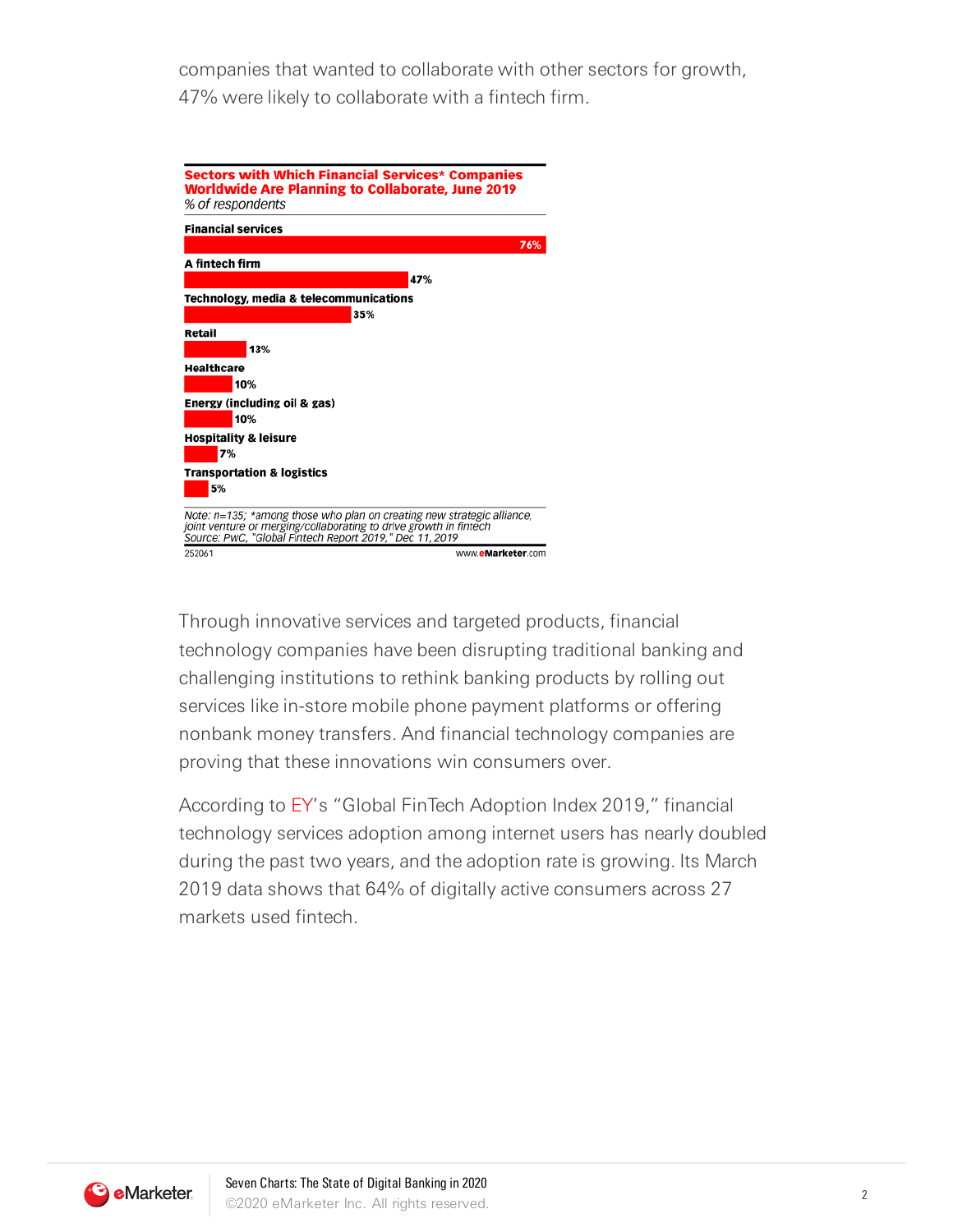|                                |     | <b>Financial Technology Services Adoption Among</b><br>Internet Users in Select Countries, March 2019 |     |
|--------------------------------|-----|-------------------------------------------------------------------------------------------------------|-----|
| % of respondents in each group |     |                                                                                                       |     |
| China                          | 87% | Chile                                                                                                 | 66% |
| India                          | 87% | Brazil                                                                                                | 64% |
| Russia                         | 82% | Germany                                                                                               | 64% |
| South Africa                   | 82% | Sweden                                                                                                | 64% |
| Colombia                       | 76% | Switzerland                                                                                           | 64% |
| Peru                           | 75% | Australia                                                                                             | 58% |
| Netherlands                    | 73% | Spain                                                                                                 | 56% |
| Mexico                         | 72% | Italy                                                                                                 | 51% |
| Ireland                        | 71% | Canada                                                                                                | 50% |
| UK                             | 71% | <b>US</b>                                                                                             | 46% |
| Argentina                      | 67% | Belgium & Luxembourg                                                                                  | 42% |
| Hong Kong                      | 67% | France                                                                                                | 35% |
| Singapore                      | 67% | Japan                                                                                                 | 34% |
| South Korea                    | 67% |                                                                                                       |     |
| Worldwide                      | 64% |                                                                                                       |     |
|                                |     | Source: EY, "Global FinTech Adoption Index 2019," May 31, 2019                                        |     |
| 248546                         |     | www.eMarketer.com                                                                                     |     |

The survey also found that global awareness of financial technology products was even higher, at 96%.

# **Adoption of Neobanks**

Neobanks will pose a challenge to traditional banks in 2020 as more customers lean toward the convenience of digital-only platforms. A neobank is a digital- or mobile-only bank with no physical locations, and it provides users with basic financial services such as checking and savings accounts and money-transfer services.

According to the latest [FDIC](https://www.fdic.gov/) "National Survey of Unbanked and Underbanked Households" published in October 2018, 25.2% of US households either did not bank or were underbanked—meaning they may have had bank accounts but still used financial services outside the banking system to make ends meet. Neobanks are strategically targeting the unbanked population and tech-savvy millennials with their cost-effective structures (no monthly fees, no withdrawal or overdraft costs), along with offering personalized customer experiences (budgeting and money-tracking tools, real-time balances).

An August 2019 [Finder.com](https://www.finder.com/) survey conducted by Pureprofile states that 21.4% of US internet users ages 18 to 91 already used neobanks. About 57% of the same respondents said they believe that digital banking is more convenient than brick-and-mortars, and 8.8% of the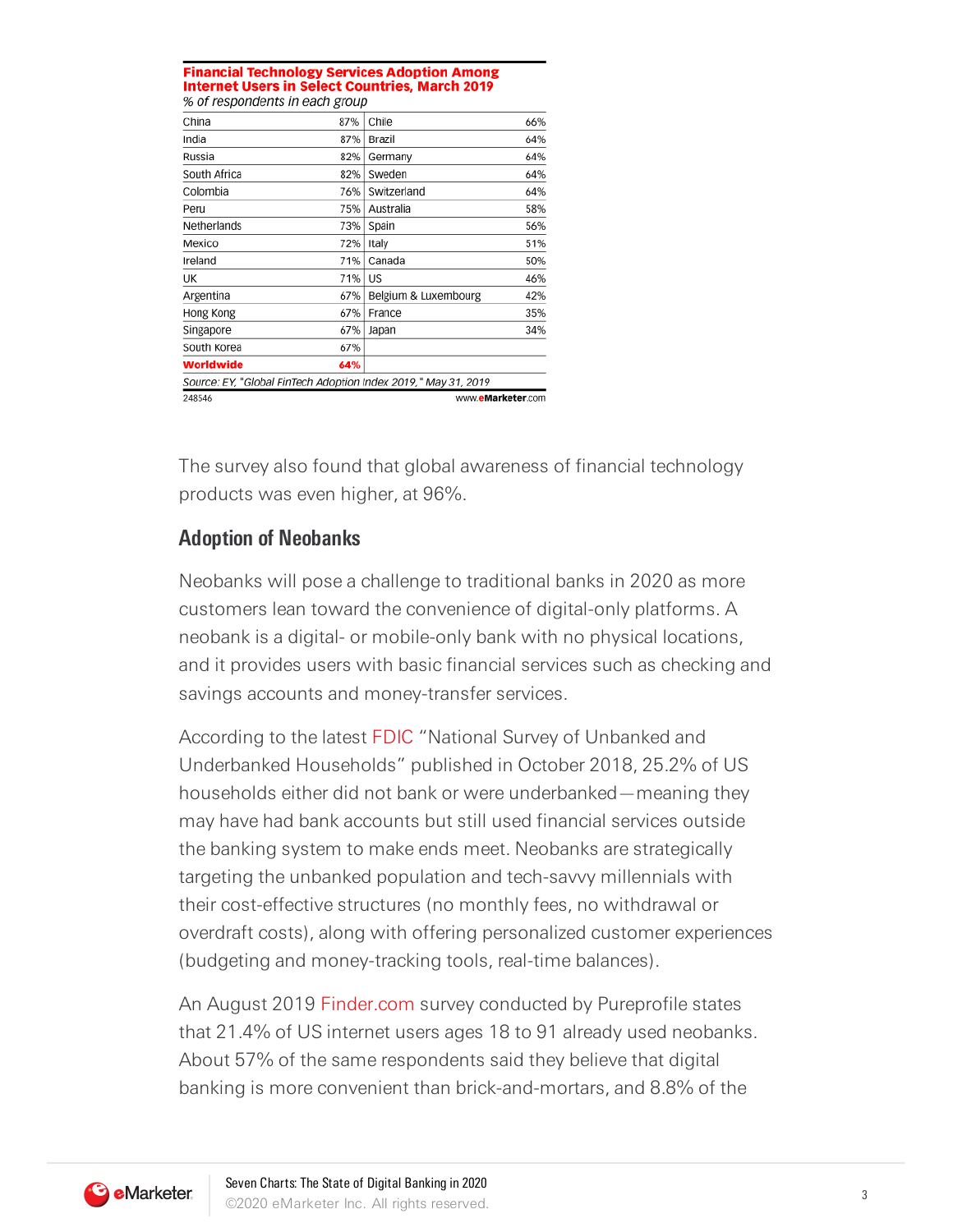respondents intended to open a digital-only bank account in the coming months.

# **The AI Evolution Continues**

Despite relatively slow adoption, banks are increasingly looking to AI to improve their business operations and customer experiences using chatbots and fraud- and risk-detection features. According to an April 2019 report from IHS [Markit,](https://ihsmarkit.com/index.html) the business value of AI in global banking will reach \$300 billion by 2030. North America is expected to become the largest market for AI in banking between 2019 and 2023, reaching \$79 billion. However, Asia-Pacific, Europe and other global regions will roll out more AI solutions in the banking sector between 2024 and 2030.



The cost savings from banks' chatbot usage alone will reach \$7.30 billion worldwide by 2023, up from an estimated \$209 million in 2019, according to a February 2019 report from Juniper [Research.](https://www.juniperresearch.com/home)

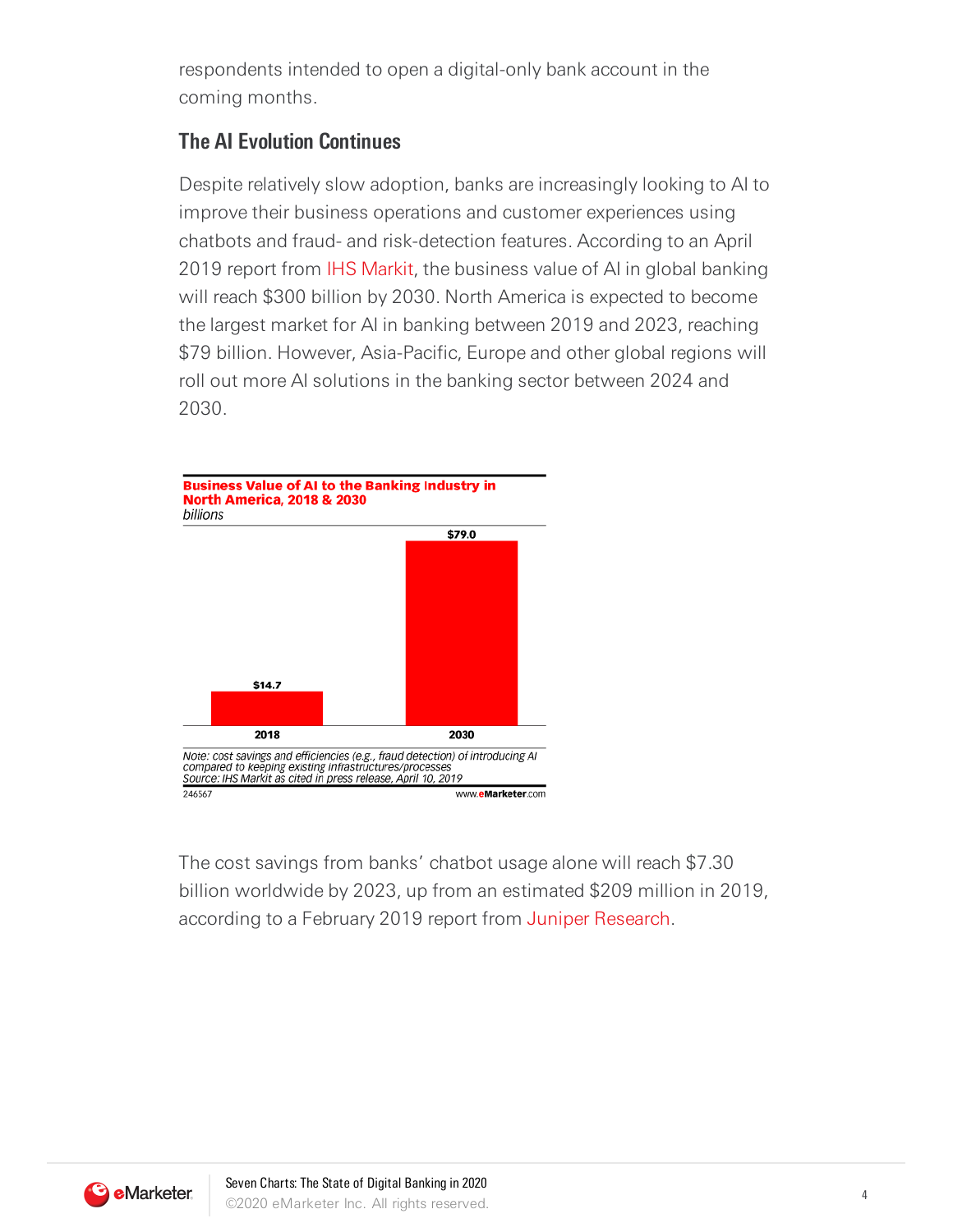**How Much Will Banks Worldwide Save in Operational Costs by Using Chatbots?** billions, 2019 & 2023



Chatbot integration in mobile banking apps is expected to make up 79% of chat-driven customer interactions in 2023. Increased consumer preference for app-based banking contributes to this, according to the research firm.

### **Revitalizing Blockchain Technology**

As the financial industry continues to innovate past the use of a conventional transaction process, there is a slow but steady upsurge in blockchain technology adoption and investment, because blockchain allows for the decentralization of data storage. That means there will be safer transactions and greater asset transparency.

The World Economic Forum predicts that the financial sector will increasingly experiment with hybrid blockchain models, while the public sector will increase its use of smart contracts. Several major banks, such as Standard Chartered, American Express and Banco Santander, have partnered with Ripple (a global blockchain remittance network) to facilitate cross-border payments using blockchain.

Financial firms are currently in various stages of blockchain implementation. According to PwC data from June 2019, when global financial institutions were asked about the implementation of emerging technology—like blockchain and AI—37% said they had fintech-based products or services available to their customers. More than a fifth

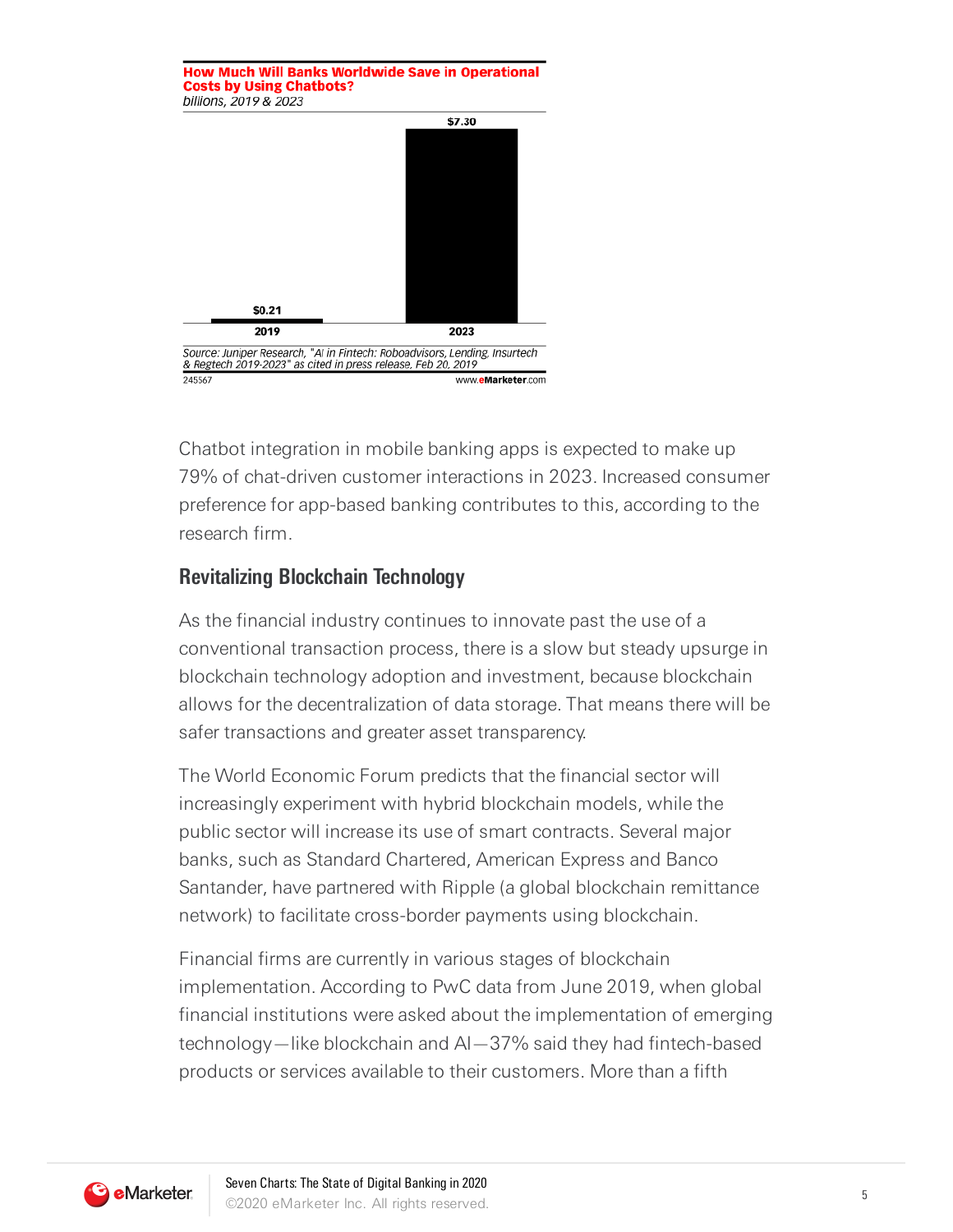(22%) of these companies said they had products or services in the pilot stage.

| <b>Implementation Stage of Emerging Technology* Into</b><br><b>Their Products** According to Financial Services</b><br><b>Companies Worldwide, June 2019</b><br>% of respondents                             |  |
|--------------------------------------------------------------------------------------------------------------------------------------------------------------------------------------------------------------|--|
| Research                                                                                                                                                                                                     |  |
| 11%                                                                                                                                                                                                          |  |
| Development                                                                                                                                                                                                  |  |
| 299                                                                                                                                                                                                          |  |
| Pilot                                                                                                                                                                                                        |  |
| 22%                                                                                                                                                                                                          |  |
| Available for customers, but little/no adoption<br>8%                                                                                                                                                        |  |
| Customers are using, but it's not yet profitable                                                                                                                                                             |  |
| 12%                                                                                                                                                                                                          |  |
| We are making a profit                                                                                                                                                                                       |  |
| 17%                                                                                                                                                                                                          |  |
| Note: n=248; *includes AI, blockchain, robotics, fourth industrial revolution;<br>**existing products or developing new fintech products/services<br>Source: PwC, "Global Fintech Report 2019," Dec 11, 2019 |  |
| 252034<br>www.eMarketer.com                                                                                                                                                                                  |  |

# **Voice Banking Takes off**

As people become more acclimated to using voice assistants for search and task performance, banks will benefit from the utilization of voice banking services. Use-case examples include consumers commanding a voice-enabled device to check account balances or pay bills. Survey data from [Fiserv](https://www.fiserv.com/) released in July 2019 shows that more people reported seeing the benefits of voice banking than ever before. About half (51%) of US internet users said they saw benefits of voice banking, up from 41% in the 2017 survey.

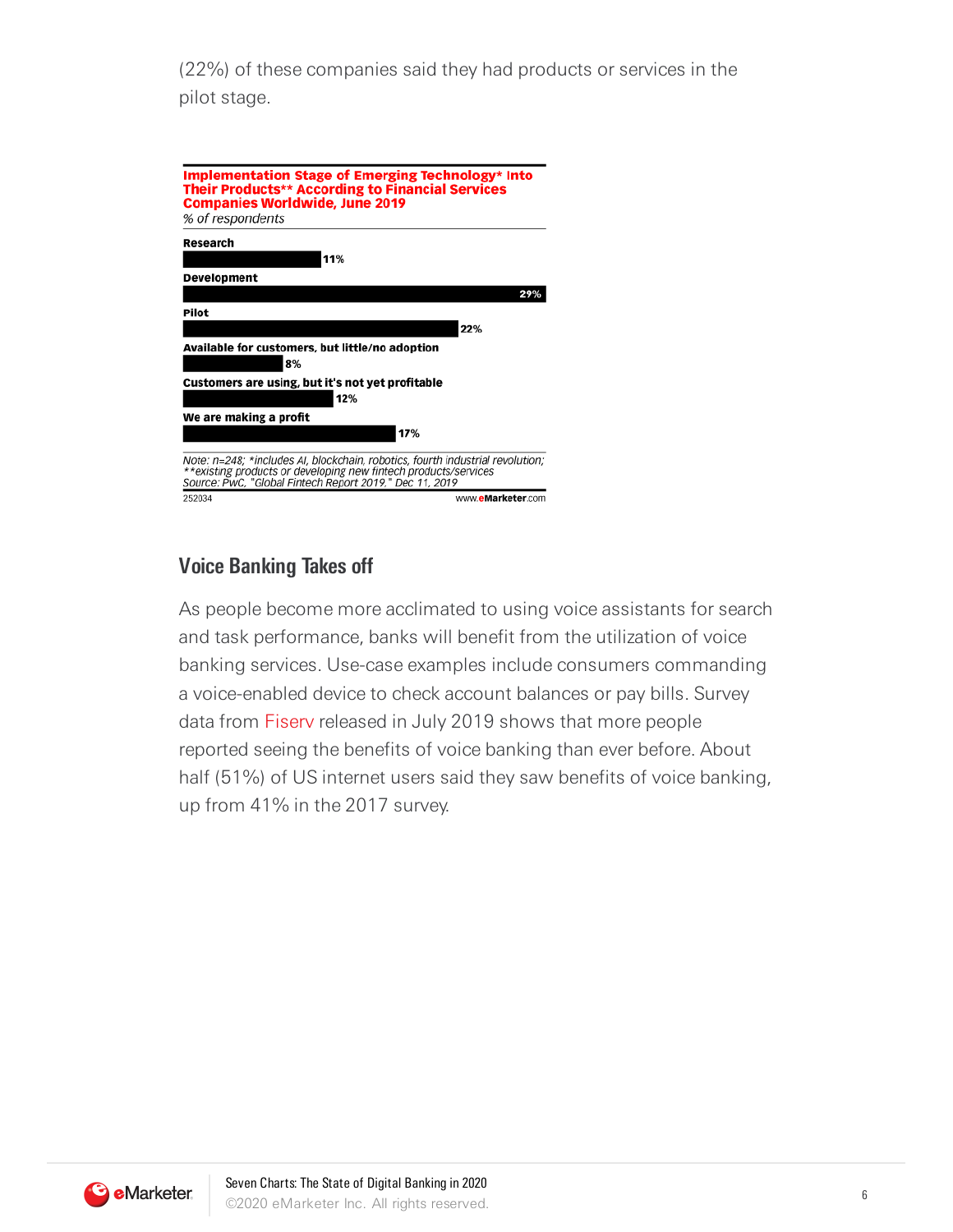US Internet Users Who Perceive Voice Banking\* to Be **Beneficial, 2017-2019** % of respondents



Although usage is still heavily skewed toward younger demographic segments, and there are some hurdles such as security and privacy issues, voice banking has strong growth potential with consumer education.

Companies like American Express, Capital One and PayPal are already offering voice banking services—supported by Alexa, Siri and Google Assistant—that allow customers to check their balances, transfer money, pay bills and report fraudulent transactions. Bank of America even created its own voice-activated virtual assistant Erica in June 2018, which reportedly had over 10 million users as of December 2019.

### **Tightened Control over Third-Party Data Access**

It's no secret that banks and fintech apps have been attempting to rein in third-party access to customer data. This year, it's expected that major US banks will further tighten that third-party access to data, despite several industry initiatives and partnerships that were established to standardize data-sharing practices. PNC Financial Services Group made security moves to prevent data aggregators getting access to customers' account or routing numbers. And JPMorgan Chase said it will ban third-party apps from accessing customer passwords.